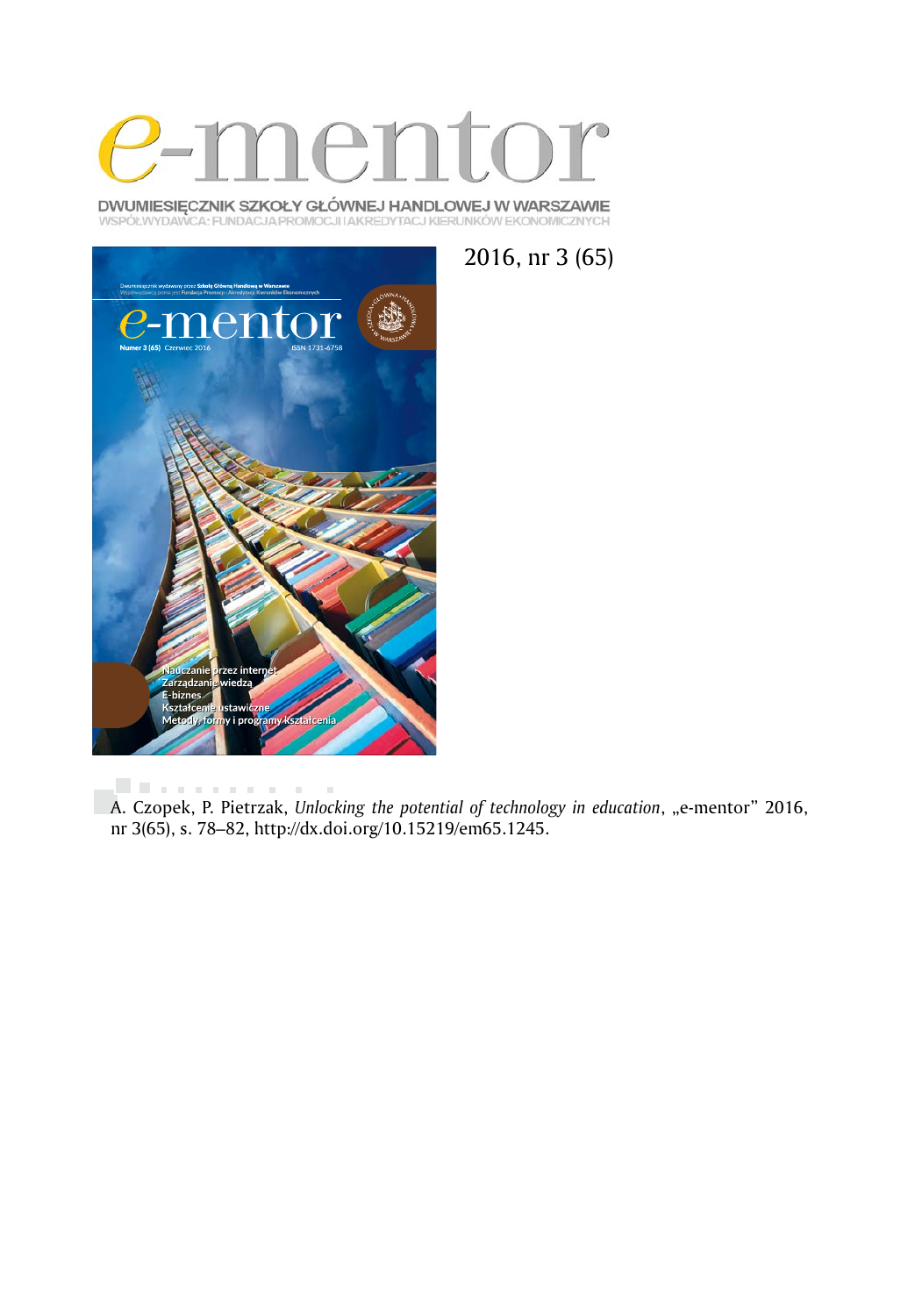# Unlocking the potential of technology in education



e-men

# *Agata Czopek, Piotr Pietrzak*

*Over the last years various attempts to legitimate technology in education have been observed. Beginning from the examples of simple digitization of schools books through "iPad school" initiative in the Netherlands till dedicated closed tablet solutions in the USA. At the end of 2014 first adaptive learning solutions were introduced. The Knewton's system using knowledge graph started giving recommendations for learners on what questions should they work next, provided learning analytics and instructions predicting future results. In 2015 cognitive computing and artificial intelligence systems that use natural language processing and machine learning entered the market. IBM started working on a comprehensive solution for personalized learning. The practical implementations of those system can not only improve students' outcomes but also help to close skills gaps and rise employability. This article presents solutions that are being unlocked right now showing examples of newly created value of technology in education.* 

## The beginning of adaptive learning

Interest in what is now called adaptive learning can be traced back at least to educational research in the  $1970s<sup>1</sup>$  and received a boost when the large positive impact of one-on-one tutoring was experimentally quantified. The influential study by Bloom2 reported that the average student tutored one-to-one using mastery learning techniques performed two standard deviations better than students who learn via conventional instructional methods. This effect provided the motivation for a large body of work in adaptive tutoring research<sup>3</sup> and raised a question if a human tutor can improve learning outcomes so radically, then how can technology unlock student's potential?

The answer to that question was not easy and due to the complicated nature of the research. Many early tutoring systems, e.g., Aleks (Assessment and Learning in Knowledge Spaces)<sup>4</sup>, AutoTutor<sup>5</sup> and Andes (A Coached Problem Solving Environment for Physics)6 represented years of research effort and specialized in specific domains of study such as mathematics, chemistry, introductory statistics, business and physics. Aleks used the theory of knowledge spaces to develop a combinatorial understanding of the set of topics a student does or doesn't understand from the answers to its test questions. Based on this assessment, it determined the topics that the student is ready to learn and allowed the student to choose from interactive learning modules for these topics. AutoTutor focused on natural language dialog and used computational linguistics algorithms including latent semantic analysis, regular expression matching, and speech act classifiers. Andes system encouraged students to construct new knowledge by providing hints, gave immediate feedback after each action to maximize the opportunities for learning and minimize the amount of time spent going down wrong paths and gave the students flexibility in the order in which actions were performed and allowed them to skip steps when appropriate.

. . . . . . . . . . 1 S.G. Sherwood, *Educational Uses of the PLATO Computer Systems*, "Science" 1976, Vol. 192, No. 4237, pp. 344–352, http://dx.doi.org/10.1126/science.769165.

<sup>&</sup>lt;sup>2</sup> B.S. Bloom, *The 2 Sigma Problem. The Search for Methods of Group Instruction as Effective as One-to-One Tutoring, "Edu*cational Researcher" 1984, Vol. 13, No. 6, pp. 4–16.

<sup>3</sup> K. VanLehn, *The Relative Effectiveness of Human Tutoring, Intelligent Tutoring Systems, and Other Tutoring Systems*, "Educational Psychologist" 2011, Vol. 46, No. 4, pp. 197–221, http://dx.doi.org/10.1080/00461520.2011.611369; M.W. Evens, J. Michaels, *One-on-one Tutoring by Humans and Computers*, Lawrence Erlbaum, 2006.

<sup>4</sup> J.P. Doignon, J.C. Falmagne*, Knowledge Spaces*, Springer 1999.

<sup>&</sup>lt;sup>5</sup> A.C. Graesser, K. Wiemer-Hastings, P. Wiemer-Hastings, R. Kreuz, *AutoTutor: A Simulation of a Human Tutor*, "Cognitive Systems Research" 1999, Vol. 1, No. 1, pp. 35–51, http://dx.doi.org/10.1016/S1389-0417(99)00005-4.

<sup>6</sup> A.S. Gertner, *A Coached Problem Solving Environment for Physics*, [in:] Gauthier G., Frasson C., VanLehn K. (eds.), *Intelligent Tutoring Systems*, Springer-Verlag, 2000, pp. 133–142, http://dx.doi.org/10.1007/3-540-45108-0\_17.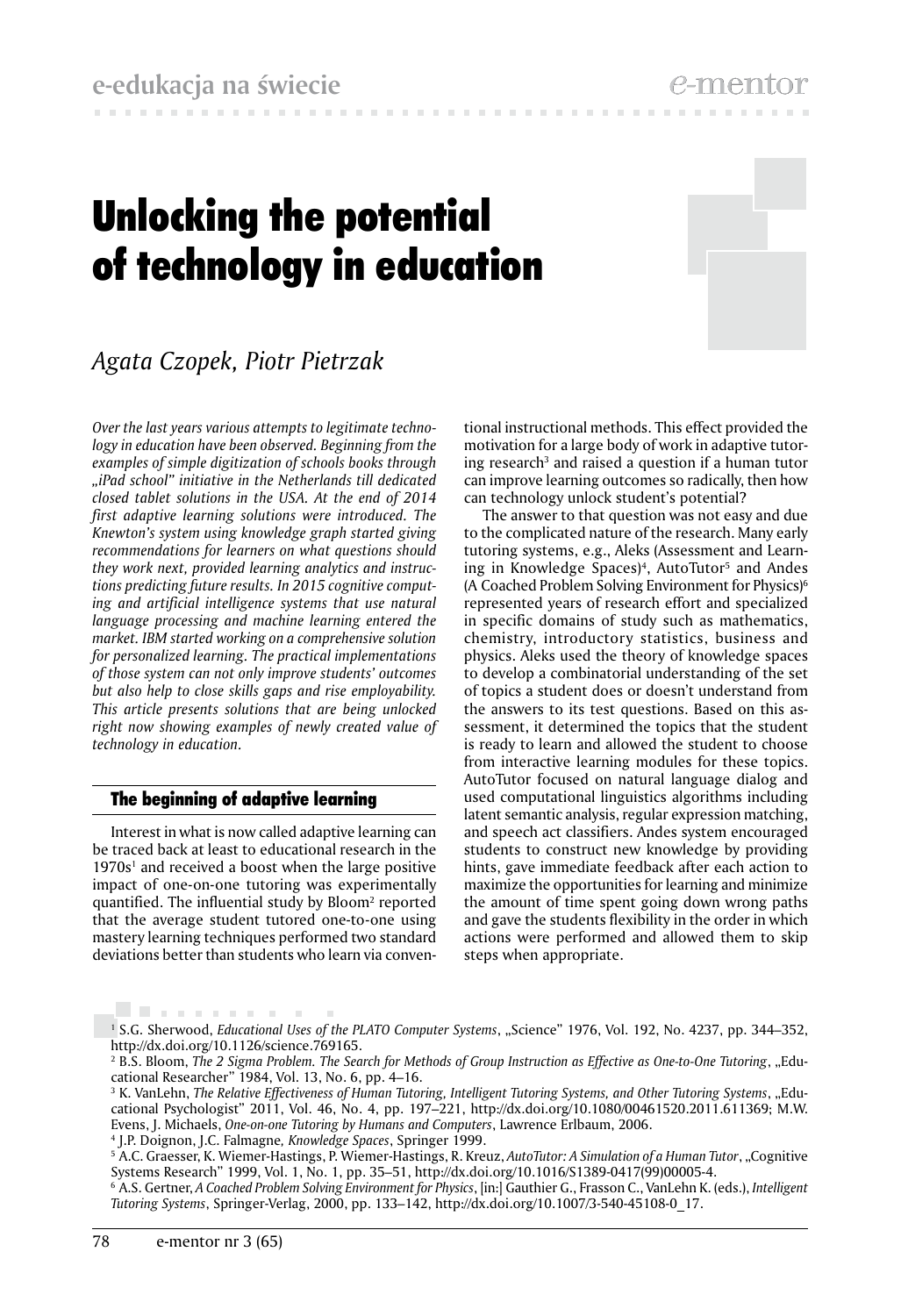Consecutive research conducted by Van Lehn<sup>7</sup> compared the effectiveness of human tutoring, computer tutoring, and no tutoring (where "no tutoring" referred to instruction that teaches the same content without tutoring). Van Lehn divided the computer tutoring systems by their granularity of the user interface interaction into: answer-based, step-based, and substep-based tutoring systems. It was widely believed that as the granularity of tutoring decreases, the effectiveness increases. In particular, when compared to "no tutoring", the effect sizes of answer-based tutoring systems, intelligent tutoring systems, and adult human tutors was believed to be  $d = 0.3, 1.0,$  and 2.0 respectively. Van Lehn's review did not confirm these beliefs. Instead, he found that the effect size of human tutoring was much lower:  $d =$ 0.79. Moreover, the effect size of intelligent tutoring systems was 0.76, so they were nearly as effective as human tutoring.

However, as promising the results were, the systems created for research were not scalable to the massive amount of content across all educational domains. This limited the educational implementations in which they could be used and, by extension, the number of students that could benefit from them. One of the main reasons was the problem of modelling student knowledge and understanding.

#### The knowledge graph

In 2013 first adaptive learning solutions were introduced on a wider scale in the USA. The Knewton's system was giving recommendations for learners on what questions should they work next, provided learning analytics for learners and instructions predicting future results.

. . . . . . . . . .

Knewton used a novel instrument to address the problems of student modeling that focused directly on scalability across content: the knowledge graph. The knowledge graph represented content in a semantic graph structure. This structure provided a way to diagnose student understanding and misunderstanding. It could also power intelligent tutoring strategies and remediating deep misconceptions. The knowledge graph was built using the adaptive ontology, an intuitive and flexible set of objects and relationships that are easy to learn, easy to express content relationships in, and powerful enough to use as a basis for analytics and adaptive tutoring. Elements in the Knewton adaptive ontology consisted of modules (pieces of content), concepts (abstract but intuitive notions of ideas that the content teaches and assesses), and relationships between these two. Since concepts were abstract, rather than tied to a particular book or pedagogy, they could be used to describe relationships between

Figure 1. Screen of teacher's dashboard of Adaptive Math course (a view that allows teacher to break students into groups assigned by different needs and levels of proficiency and therefore apply different goals for each group)

| <b>A</b> daptive Math   | Class 2B $\vee$ |                       |                                      | <b>O</b> Support | $\mathbb{C}$<br>P. Komisarczuk |
|-------------------------|-----------------|-----------------------|--------------------------------------|------------------|--------------------------------|
| Overview<br>Topic       | Student         |                       |                                      |                  |                                |
| <b>Students</b>         |                 |                       |                                      | List             | Groups                         |
| <b>Names</b>            | $\checkmark$    | Proficiency           | <b>Topic to watch</b><br>o<br>$\sim$ | $\sim$           | Active time $\sim$<br>(∾       |
| Andrew Loterrer         |                 | $\mathbf{\Theta}$ Low | Ratio and proportion                 |                  | 4 h 45 min                     |
| <b>Stephen Newey</b>    |                 | О<br>Medium           | $\hspace{0.1mm}-\hspace{0.1mm}$      |                  | 11 h 45 min                    |
| <b>Melanie Terrence</b> |                 | Ð<br>High             | Angles in 2-D shapes                 |                  | 7 h 45 min                     |
| <b>Tom Falcon</b>       |                 | Ω<br>Very high        | Coordinates                          |                  | 5 h 45 min                     |

Source: authors.

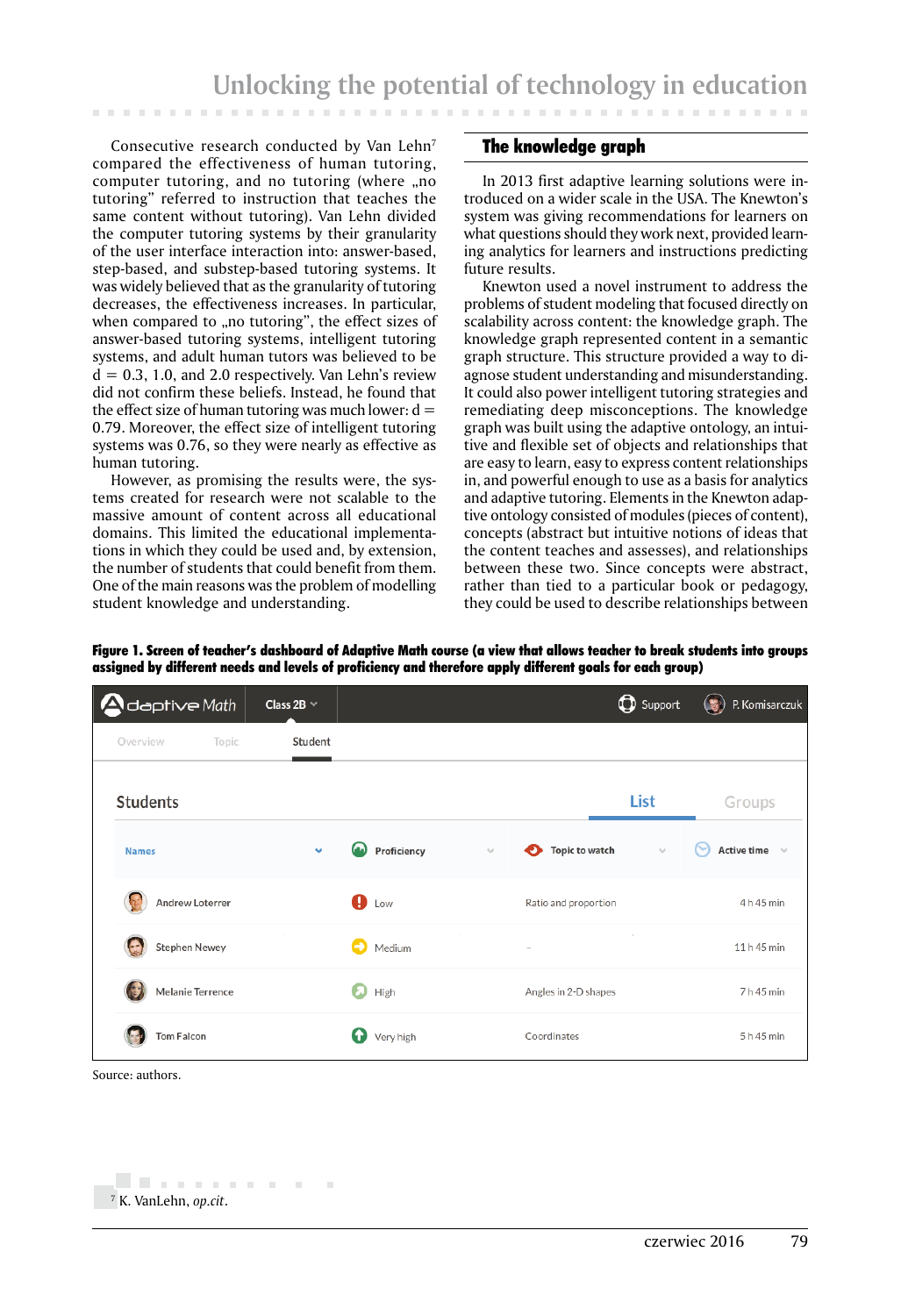Figure 2. Screen of teacher's dashboard of Adaptive Math course (reporting student's performance, engagement and predicting results)



Source: authors.

any modules, even those existing in different books, subject areas, or school years. One of the many implementations of the system was Adaptive Math created together with Young Digital Planet – a content provider company.

## IBM in personalized education

IBM started journey towards personalized education several years ago. Thanks to the success of Watson system winning against humans in Jeopardy contest powered by advanced analytics, DeepQA8 technologies and knowledge and experience of IBM researchers company decided to establish in early 2014 dedicated Watson unit and invest heavily into cognitive computing area. The initial focus was on healthcare, public safety and customer service (May-June 2012). From the education perspective the most known project was related to Watson Engagement Advisor for Education. Deakin University, based in Victoria, Australia, has adopted IBM's Watson technology to become the first university worldwide to use cognitive computing platform to enhance student experience. Using Watson helps Deakin to scale its services and offerings to its growing online and international student base. The Deakin solution, built on the Watson Engagement Advisor platform, has been

trained on over 7000 questions and allows existing and potential students to access a "conversation" service via any mobile device and to be given instant information on matters related to studying at Deakin and beyond to include career information around the appropriateness of courses of study for a career in particular industries and career choices. The application was delivered as a cloud service. For enrolled students Watson was able to deliver personalised responses to student queries and engage in "conversation" with the student in full knowledge of their existing status and progress at the university. The system was implemented for Deakin's first-year intake students at the start of the academic year in February 2015.

The way how Watson basic core elements work is different than what we've grown accustomed to in the era of programmatic computing. Watson finds its responses not through business rules or decision trees, but by hypothesizing, gathering evidence to support or refute those hypotheses, weighing the relative strength of evidence for possible responses, and then sharing its results with full transparency of evidence for the user to consider. Looking at this step by step:

1. When a question is first presented to Watson, it parses the question to extract the major features of the question.

. . . . . . . . . . .

<sup>&</sup>lt;sup>8</sup> D. Ferrucci, et al., *Building Watson: An Overview of the DeepQA Project*, "AI Magazine" 2010, Fall, http://www.aaai. org/Magazine/Watson/watson.php.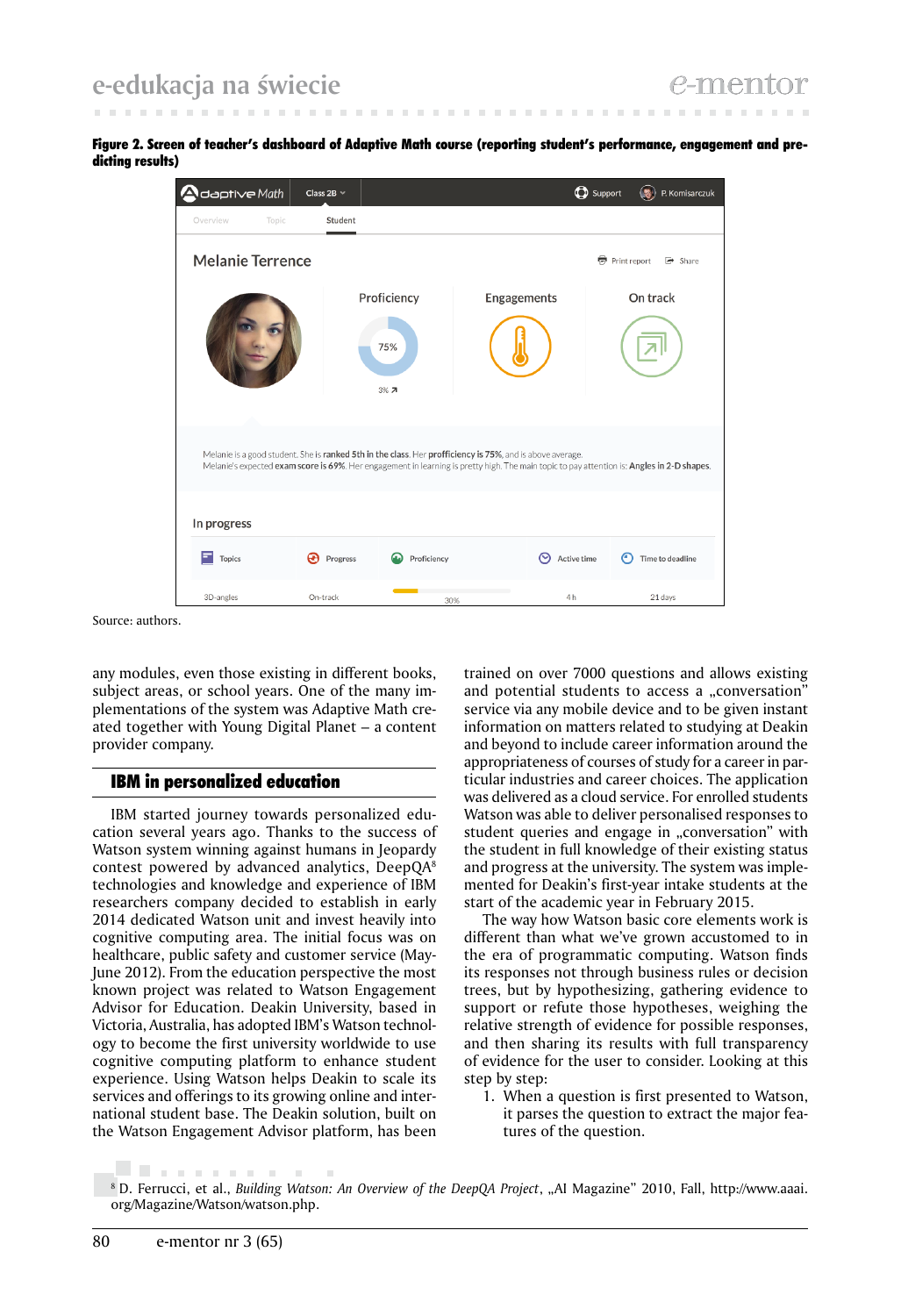2. It generates a set of hypotheses by looking across the body of data for passages that have some potential for containing a valuable response.

. . . . . . . . .

- 3. It performs a deep comparison of the language of the question and the language of each potential response by using various reasoning algorithms. This step is challenging. There are hundreds of reasoning algorithms, each of which does a different comparison. For example, some look at the matching of terms and synonyms, some look at the temporal and spatial features, and some look at relevant sources of contextual information.
- 4. Each reasoning algorithm produces one or more scores, indicating the extent to which the potential response is inferred by the question based on the specific area of focus of that algorithm.
- 5. Each resulting score is then weighted against a statistical model that captures how well that algorithm did at establishing the inferences between two similar passages for that domain during the "training period" for Watson. That statistical model can then be used to summarize a level of confidence that Watson has about the evidence that the candidate answer is inferred by the question.
- 6. Watson repeats this process for each of the candidate answers until it can find responses that surface as being stronger candidates than the others.

Based on this core functionality Watson presents the answer in the hierarchical way with the confidence level and the most important documents (classifiers) which impacts the reasoning process at the top of the lists. The model can be trained and optimised further. This approach can be treated and named as a basic pipeline process. All of the surrounding solutions benefits out of this core functionality when it comes to natural language processing (NLP).

In late 2015, Watson for Education business unit has been announced. One of the expected solutions is the one which will focus on personalised education powered by Watson cognitive technology where each and every student will be provided with a tailored curriculum optimised and profiled to the student based on his past and current results and knowledge gaining curve.

The core components of this framework are designed to be:

- 1. Student Information Hub (SIH) that gathers the administrative data about a student and the dynamic interaction data about a student's activities.
- 2. Learning Content Hub (LCH) that supports deep analytics across many sources of content, including automated meta-tagging, alignment to curricular standards, and assessment of aspects such as readability and complexity.
- 3. Longitudinal population analytics and machine learning methods on student and content

data to discover and articulate best practices for a particular cohort of learners, delivered through meaningful visualizations to fit the workflow of a teacher, advisor or learner.

4. A platform that includes security and authentication, mobile device management, change management and delivery to mobile devices on the cloud.

This set of components can support a teacher in identifying personalized approaches for at-risk students. As an example the teacher logs on to her management system and asks to see information about her eighth-grade math class. She sees a visual representation of her students through a number of lenses, including their risk profiles for doing poorly in the class. She can select a particular student to learn more. The analytics provide her with the insight that this particular student does well. She also learns that this student has reading and language challenges in other classes (something she might not know in the normal departmental structure of schools). She asks the system for suggestions about additional content and is shown very detailed analysis across several different sources (content from publishers, her own materials or materials from other local teachers) rated for applicability to the transformations but also scored for readability, density of concepts and success when historically used with similar students. The teacher chooses which pieces of additional content to highlight and will also be able to monitor the student's engagement and success with this new content. Not only does this support the teacher in personalizing instruction in a practical way, it also enables her to reach this student without slowing down the rest of the class or exposing the student to scrutiny by peers.

What needs to be emphasised is that this personalized learning is necessary for all students, including high performers who require differentiated content and instructions to stay motivated and engaged. By focusing on student similarity and cohort analysis and by analyzing each piece of learning content along many different dimensions to suit different categories of learners, the solutions can help ensure all learners receive personalized recommendations and guidance.

The second use case of IBM components can be focused on skills and future jobs. A solution can aggregate career opportunities using big data gleaned from the media, job postings, and other sources. The skills and talents associated with these career opportunities can be identified based on other successful employees in these job spaces. Statistical processing can identify then the number of people moving into some of these areas, as well as likely opportunities in a given region and industry. Recommendations can be provided to individuals, based on their own propensities, skills and talents as gleaned from the Student Information Hub. Other employees that have successfully transitioned to these careers can be analyzed with respect to their own experiences and training. A particular student and aspiring employee can be mapped to an already